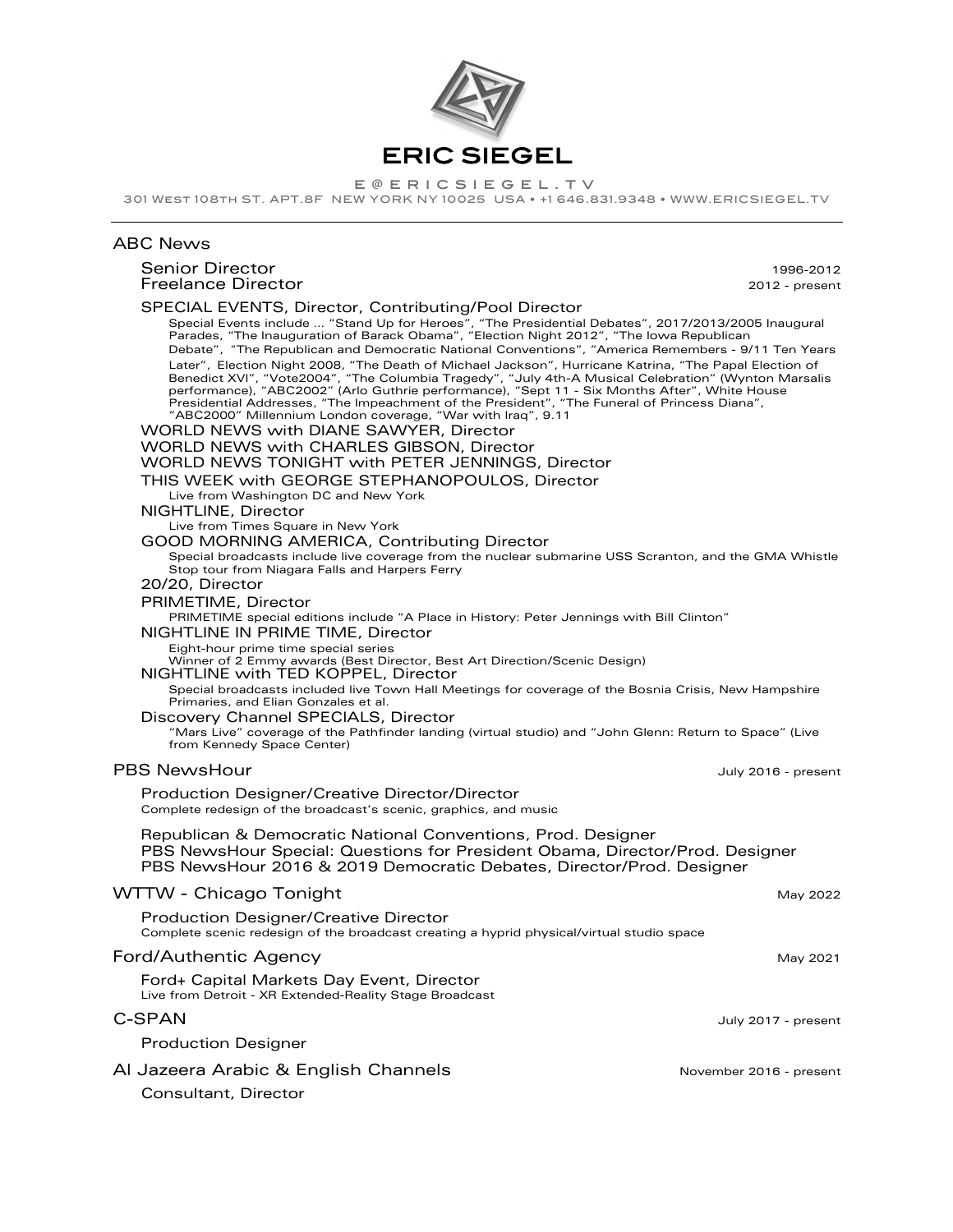| Al Arabiya                                                                                                                                                                                                          | March 2020              |
|---------------------------------------------------------------------------------------------------------------------------------------------------------------------------------------------------------------------|-------------------------|
| Consultant                                                                                                                                                                                                          |                         |
| <b>Bloomberg Asharq</b>                                                                                                                                                                                             | January 2020            |
| Consultant, Director                                                                                                                                                                                                |                         |
| United States Conference of Catholic Bishops                                                                                                                                                                        | <b>March 2019</b>       |
| Headquarters Studio, Production Designer/Creative Director<br>Production/creative design, workflow & technical design<br>2015 Papal Mass in Washington, World Feed Director                                         |                         |
| United States Golf Association                                                                                                                                                                                      | December 2014 - present |
| Headquarters Studio, Production Designer/Creative Director<br>Production/creative design, workflow & technical design                                                                                               |                         |
| Firing Line/PBS                                                                                                                                                                                                     | January 2019            |
| <b>Production Designer/Director</b>                                                                                                                                                                                 |                         |
| <b>NBC Peacock Productions/PBS</b>                                                                                                                                                                                  | September 2017          |
| "USS Indianapolis: Live from the Deep", Director                                                                                                                                                                    |                         |
| <b>TED Conferences</b>                                                                                                                                                                                              | September 2017          |
| "TEDGlobal>NYC" Event, Director                                                                                                                                                                                     |                         |
| <b>Bloomberg LP</b>                                                                                                                                                                                                 | October 2014            |
| With All Due Respect, Consultant<br>Production/creative design, workflow & technical design                                                                                                                         |                         |
| Jody Oberfelder Dance Projects                                                                                                                                                                                      | $2013$ - present        |
| "4Chambers - The Documentary", Director<br>"Dance of the Neurons", Director<br>"Zaubernacht", Video Designer/Animator<br>"Rube G", Video Designer/Animator                                                          |                         |
| Articulate Theatre Company                                                                                                                                                                                          | 2013 - 2021             |
| Thornton Wilder's "The Skin of Our Teeth", Video Designer/Animator<br>The Sonnet Project "Where Art Thou, Muse", Director<br>in association with the New York Shakespeare Exchange                                  |                         |
| LBCI/Alongi Media                                                                                                                                                                                                   | September 2013          |
| Lebanese Broadcasting Corp. International, Consultant<br>Production/creative design, workflow & technical design                                                                                                    |                         |
| <b>CCTV/Jack Morton Worldwide</b>                                                                                                                                                                                   | July 2013               |
| China Central Television, Consultant<br>Production, workflow and technical design                                                                                                                                   |                         |
| MSG                                                                                                                                                                                                                 | February 2013           |
| "Fuse News", Consultant<br>Creative workflow and technical design                                                                                                                                                   |                         |
| HBO                                                                                                                                                                                                                 | October 2010            |
| "Diplomacy Unplugged", Director<br>Town Hall with Secretary of State Hillary Rodham Clinton                                                                                                                         |                         |
| <b>PBS</b>                                                                                                                                                                                                          | September 2001          |
| "life360", Director<br>Directed "life360", a musical/variety series ("SNL" meets "This American Life") in a large cabaret setting<br>featuring performances by Mary Chapin Carpenter, John Hiatt, Jewel, and others |                         |